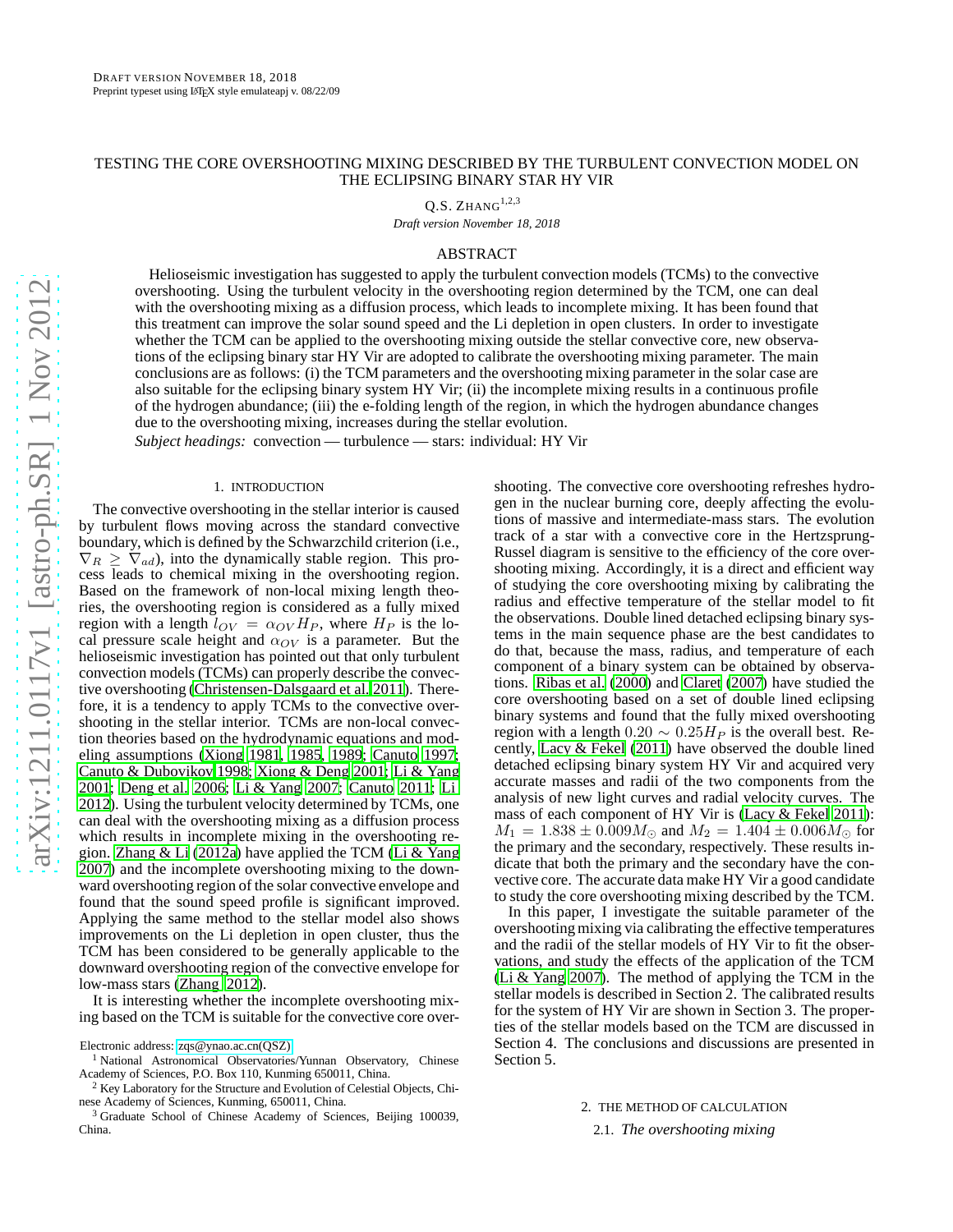In the traditional way, the overshooting is assumed to result in the completely mixed region with the length being proportional to the local pressure scale height. This description of the overshooting is based on the framework of the 'ballistic' overshoot models, which are non-local mixing length theories(e.g., [Shaviv & Salpepter \(1973](#page-8-7)); [Maeder](#page-7-10) [\(1975](#page-7-10)); [Bressan et al. \(1981](#page-7-11)); [Zahn \(1991](#page-8-8))). Those nonlocal mixing length theories result in a steep temperature gradient profile at the boundary of the overshooting region (e.g., [Shaviv & Salpepter \(1973\)](#page-8-7); [Zahn \(1991\)](#page-8-8)). However, the recent helioseismic investigation has found that the required temperature gradient in the overshooting region is not in agreement with the framework of the 'ballistic' overshoot models, but suggests that only TCMs are capable of providing required temperature gradient profile [\(Christensen-Dalsgaard et al. 2011](#page-7-0)).

According to the hydrodynamic equations, the chemical mixing is determined by the turbulent velocity - turbulent concentration correlation [\(Xiong 1986;](#page-8-9) [Canuto 1999,](#page-7-12) [2011\)](#page-7-6). Unfortunately, there is a lack of the knowledge for such a correlation in the astrophysical case. Besides the fully mixing, the incomplete mixing described by the diffusion is at present popular on dealing with the overshooting mixing (e.g., [Deng et al.](#page-7-13) [\(1996a](#page-7-13)[,b\)](#page-7-14); [Freytag et al. \(1996](#page-7-15)); [Ventura et al. \(1998\)](#page-8-10); [Herwig](#page-7-16) [\(2000](#page-7-16)); [Paxton et al. \(2011\)](#page-8-11)). In the diffusion description, the turbulent velocity in the overshooting region is required to calculate the diffusion coefficient. The turbulent velocity is usually set as an exponentially decreasing function in the overshooting region (e.g., [Freytag et al.](#page-7-15) [\(1996\)](#page-7-15); [Ventura et al.](#page-8-10) [\(1998](#page-8-10))), and can be calculated by defining the exponential index and the initial value (i.e., the turbulent velocity at the convective boundary). An option to determine the initial value is extrapolation from the mixing length theory (MLT) (e.g., [Freytag et al.](#page-7-15) [\(1996\)](#page-7-15); [Ventura et al.](#page-8-10) [\(1998\)](#page-8-10)). However, the MLT is a local theory, while the non-local effect dominates near the convective boundary. Another option is to obtain the turbulent velocity by solving the TCM, which is non-local turbulent convection theory.

The diffusion coefficient is proportional to the characteristic length of mixing and the characteristic velocity:  $D = flv$ , where  $l$  is the characteristic length,  $v$  is the characteristic turbulent velocity, and  $f$  is a diffusion parameter.  $v$  is assumed as  $\sqrt{k}$ , where k is the turbulent kinetic energy. The diffusion parameter multiplying the characteristic length is assumed to be proportional to  $H_P$ , i.e.,  $fl = C_X H_P$ . Therefore, the diffusion coefficient of the overshooting mixing is assumed as follow:

$$
D_{OV} = C_X H_P \sqrt{k} \tag{1}
$$

The characteristic length of mixing  $l$  is between the Kolmogorov scale and the largest eddy scale. In order to cause incomplete mixing in the overshooting region in a time scale comparable with the evolutionary time scale, the characteristic length of mixing should be much smaller than the largest eddy scale [\(Deng et al. 1996a](#page-7-13)). By analogy with Eq.(27)  $\&$ (29) in [Deng et al. \(1996a\)](#page-7-13),  $C_X$  in Eq.(1) should be on the magnitude order of  $10^{-10}$ , which is suitable for the downward overshooting region of the convective envelope in low-mass star [\(Zhang & Li 2012a;](#page-8-4) [Zhang 2012\)](#page-8-5).

The diffusion equation of the hydrogen abundance in the stellar interior is as follow:

$$
\frac{\partial_{Mix}X}{\partial t} = \frac{\partial}{\partial M_r} [(4\pi \rho r^2)^2 D \frac{\partial X}{\partial M_r}]
$$
 (2)

where  $(\partial_{Mix} X/\partial t)$  means the time derivative of hydrogen abundance caused by only convective and overshooting mixing, and  $D$  is the diffusion coefficient due to convection or overshooting:

$$
D = \begin{cases} D_{OV}; (\nabla_R < \nabla_{ad}) \\ D_{CZ}; (\nabla_R \ge \nabla_{ad}) \end{cases}
$$
 (3)

where  $D_{CZ}$  is diffusion coefficient in the convection zone. In order to ensure fully mixing in the convection zone, large  $D_{CZ}$  is required so that  $D_{CZ} = H_P \sqrt{k}$  is adopted in the calculations. It is not difficult to solve  $Eq.(2)$  by using the tridiagonal matrix algorithm.

### 2.2. *The stellar evolution code*

The stellar evolution code, which is originally developed by [Paczynski \(1969\)](#page-8-12) and Kozlowski and updated by Sienkiewicz, is used to model the components of HY Vir. The OPAL equation of state [\(Rogers et al. 1996](#page-8-13)), the OPAL opacity tables for high temperatures [\(Iglesias & Rogers 1996](#page-7-17)), and the Alexander's opacity tables for low temperatures [\(Alexander & Ferguso 1994\)](#page-7-18) are used. The composition mixture is assumed to be the same as the solar mixture [\(Grevesse & Sauval 1998\)](#page-7-19).

In this paper, I solve the complete structure equations comprising the stellar structure equations and the TCM [\(Li & Yang 2007\)](#page-7-5) equations. In the stellar structure equations, the temperature gradient  $\nabla$  is calculated as follow:

$$
\nabla = \nabla_R - \frac{H_P}{T} \frac{\rho c_P}{\lambda} \overline{u'_r T'}
$$
 (4)

where  $\overline{u'_rT'}$  is the turbulent heat flux determined by the TCM.

The evolution code has been modified to take into account the overshooting mixing. In the original code, the evolution of chemical composition in the stellar interior and the stellar structure are calculated separately. On each time step, the evolution of chemical composition (nuclear burning, complete mixing in the convection zone) is calculated before solving the stellar structure equations. In the present work, the procedure of solving Eq.(2) is performed at first. After the evolution of chemical composition (nuclear burning and the convective and overshooting mixing) during the time step being accomplished, the complete structure equations are solved, and the stellar structure variables and the turbulent variables are updated. The scheme of solving the complete structure equations is as follows:

(1) Solve the TCM equations based on the current stellar structure variables (e.g.,  $\rho$ , T, r, L). Calculate the temperature gradient  $\nabla$  at all mesh points according to Eq.(4).

(2) Solve the localized TCM in which the non-local terms (i.e., the diffusion terms) are ignored. Calculate the local temperature gradient  $\nabla_L$  at all mesh points. Some discussions about the localized TCM can be found in Appendix A in [Zhang & Li](#page-8-14) [\(2012b\)](#page-8-14).

(3) Calculate the ratio  $\eta = \nabla / \nabla_L$  at all mesh points. Use  $\eta$ to get  $\eta'$  at all mesh points based on the relaxation technic, i.e.,  $\eta' = \eta'_{pre} + \xi(\eta - \eta_{pre})$ , with a proper relaxation parameter ξ, where  $η'_{pre}$  and  $η_{pre}$  are the previous value of  $η'$  and  $η$ .

(4) Solve the stellar structure equations in which the temperature gradient is calculated as  $\nabla = \eta' \nabla_L$ , and update stellar structure variables (e.g.,  $\rho, T, r, L$ ). It should be noticed in this process that  $\nabla_L$  is updated when the stellar structure variables are updated in the Newtonian iterations.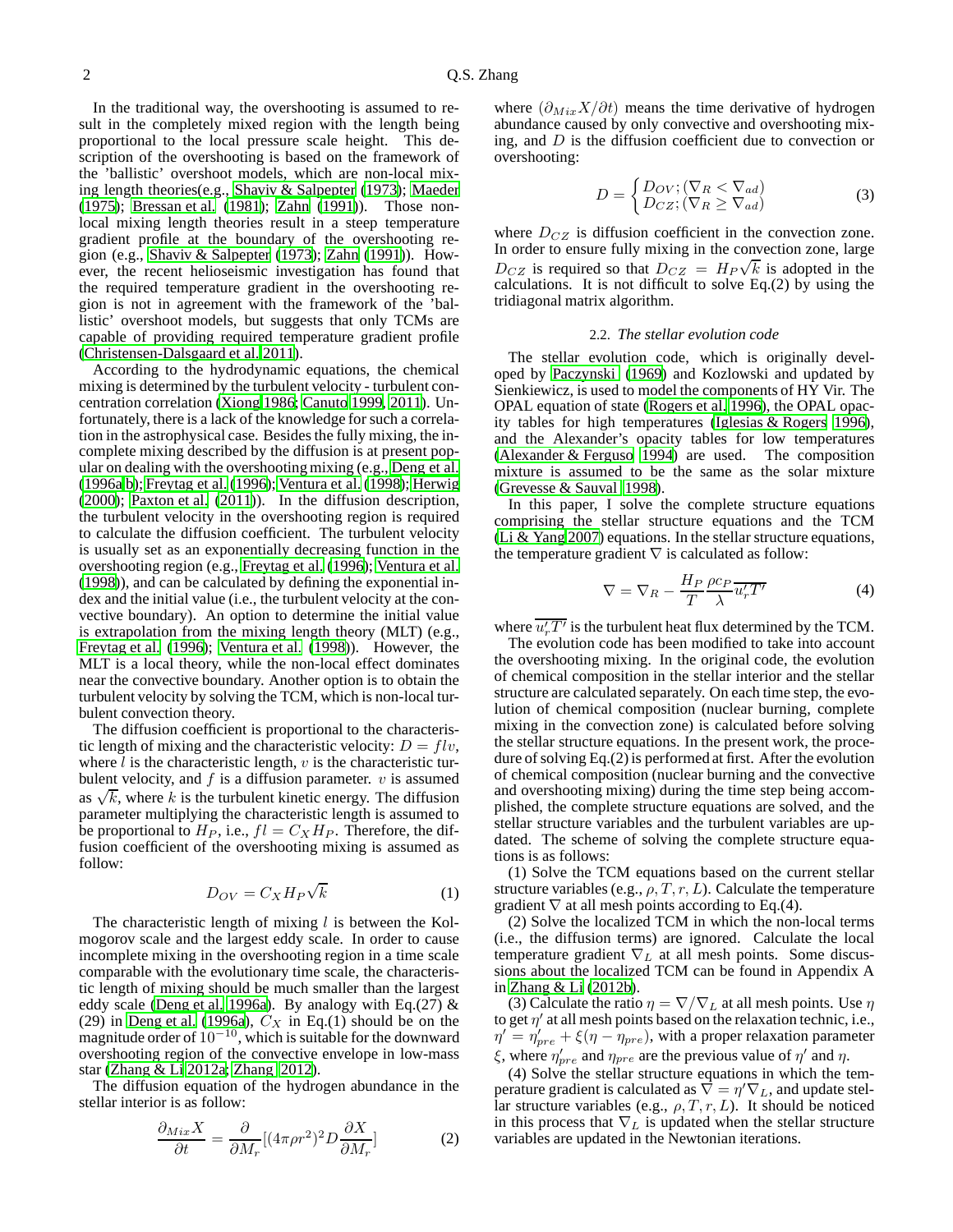TABLE 1 THE TURBULENT PARAMETERS ADOPTED IN THIS PAPER.

|  | $C_t$ $C_e$ $C_s$ $C_{t1}$ $C_{e1}$ $C_k$ |  | $\alpha$   |
|--|-------------------------------------------|--|------------|
|  | 7.5 0.2 0.08 0                            |  | 0 2.5 0.85 |

(5) Check differences of  $|\eta - \eta'|$  and  $|\eta - \eta_{pre}|$ . The calculations are thought to converge if  $|\eta - \eta'|$  and  $|\eta - \eta_{pre}|$ are less than required accuracy at all mesh points, otherwise return to step (1).

It is not difficult to understand that the turbulent variables and the stellar structure variables are consistent with each other when  $\eta_{pre} = \eta = \eta'$ , thus the scheme is reasonable. The scheme is an improved version of the previous one (e.g., Zhang  $&$  Li (2009)). It is found that this scheme is more stable and more efficient than the previous one.

There are seven parameters in the TCM [\(Li & Yang 2007\)](#page-7-5):  $\alpha$ ,  $C_t$ ,  $C_e$  are dissipation parameters of turbulent kinetic energy k, turbulent heat flux  $\overline{u'_rT'}$ , and turbulent temperature fluctuation  $\overline{T'T'}$ , respectively;  $C_s$ ,  $C_{t1}$ ,  $C_{e1}$  are diffusion parameters of  $k$ ,  $\overline{u'_rT'}$  and  $\overline{T'T'}$ , respectively;  $C_k$  is the parameter of 'return to isotropy' term.

The turbulent parameters adopted in this paper are listed in Table 1.  $C_s$ ,  $C_k$ ,  $C_t$ ,  $C_e$  are the same in the case of the solar model [\(Zhang & Li 2012a\)](#page-8-4). The diffusion parameters  $C_{t1}$  and  $C_{e1}$  are set to zero, because the calculation doesn't converge when the diffusions of  $\overline{u'_rT'}$  and  $\overline{T'T'}$  are taken into account. The turbulent dissipation parameter  $\alpha = 0.85$  is adopted. This value is due to the solar calibration based on the input physics and other TCM parameters.

The age and chemical composition of each component of HY Vir are assumed to be the same. Interactions between the primary and the secondary are ignored. The stellar models evolve from the ZAMS to the age when the radius of the primary stellar model fits the observation. The time step is no more than 0.5% of the age. All stellar models comprise more than 2000 mesh points.

### 3. CALIBRATIONS OF STELLAR MODELS OF HY VIR

The main aim of this paper is to test whether the solar turbulent parameters (i.e., the TCM parameters in Table 1 and the overshooting mixing parameter  $C_X = 10^{-10}$ ) is suitable for the core overshooting region and reproduce the observations of HY Vir. Mathematically, only one turbulent parameter can be derived by calibrating the effective temperatures  $T_{eff}$  and radii  $R$  of stellar models for HY Vir. I choose the most sensitive parameter, i.e.,  $C_X$ , to be adjustable. The strength of the overshooting mixing is determined by the diffusion coefficient, which is proportional to  $C_X$  and  $\sqrt{k}$ . Besides  $C_X$ , the TCM parameters indirectly affect the diffusion coefficient because of their effects on  $k$ . However, in an acceptable range of the TCM parameters, k doesn't change too much.

The adjustable parameters in modeling the components of HY Vir are as follows: the overshooting mixing parameter  $C_X$ , the initial hydrogen abundance  $X$ , and the metal abundance Z. The observations make it possible to fix the adjustable parameters  $(C_X, X, Z)$ . The effective temperatures and the radii of the stars (i.e.,  $T_1$  and  $R_1$  for the primary,  $T_2$ and  $R_2$  for the secondary) are the functions of the adjustable parameters  $(C_X, X, Z)$  and the age t. There are four free independent variables and the same number of dependent variables. Because the effective temperatures and the radii should be consistent with the observations, the adjustable parameters

TABLE 2 THE OBSERVATIONS OF HY VIR AND THE STANDARD ERRORS (LACY & F[EKEL](#page-7-9) [2011](#page-7-9)).

| Parameter         | Primary           | Secondary         |
|-------------------|-------------------|-------------------|
| $M/M_{\odot}$     | $1.838 \pm 0.009$ | $1.404 \pm 0.006$ |
| $lg(T_{eff})$     | $3.836 \pm 0.008$ | $3.816 \pm 0.008$ |
| $R/R_{\odot}$     | $2.806 \pm 0.008$ | $1.519 \pm 0.008$ |
| $lq(L/L_{\odot})$ | $1.20 \pm 0.04$   | $0.58 \pm 0.04$   |

and the age can be solved in the sense of math.

The scheme of solving the adjustable parameters is as follows: (1) Use the trial parameters set  $(C_X, X, Z)$  to model the primary of HY Vir. (2) Obtain the effective temperature  $T_1$  and the age t when the radius of the primary  $R_1$ evolves to the observational value. (3) Use the same parameters set  $(C_X, X, Z)$  to model the secondary of HY Vir. The stellar model evolves from the ZAMS to the age  $t$ . Obtain the effective temperature and the radius, i.e.,  $T_2$  and  $R_2$ , of the stellar model of the secondary at age  $t$ . (4) Compare  $lgT_1$ ,  $lgT_2$  and  $R_2$  with the observations shown in Table 2. Use the Newtonian iteration method to revise the parameters  $(C_X, X, Z)$ , then go to step (1) until  $lqT_1$ ,  $lqT_2$ , and  $R_2$  are consistent with the observations within the accuracy of 0.001.  $R_1$  is calibrated to fix the age t, because the radius of the primary is the most sensitive variable, i.e.,  $|dR_1/dt| > Max(|dR_2/dt|, |dlgT_1/dt|, |dlgT_2/dt|).$  Therefore, to derive t by calibrating  $R_1$  is the most accurate way comparing with calibrating  $R_2$ ,  $T_1$ , and  $T_2$ .

Using the above scheme, the adjustable parameters and their standard errors are worked out as follows:

$$
C_X = (0.8 \pm 0.5) \times 10^{-10}
$$
 (5)

$$
X = 0.67 \pm 0.03\tag{6}
$$

$$
Z = 0.031 \pm 0.007\tag{7}
$$

For the calibrated models, the age of the system is  $t =$ 1.4Gyr. Those are consistent with Lacy & Fekel's(2011) results, which show  $Z = 0.027$ ,  $\Delta Y / \Delta Z = 2.0$  (Y is the initial helium abundance) and  $t = (1.35 \pm 0.1)Gyr$ .

The standard errors  $\sigma$  of the parameters  $(C_X, X, Z)$  are calculated according to the Gaussian distribution:

$$
\sigma^2(y_i) = \sum_j \left(\frac{\partial y_i}{\partial x_j}\right)^2 \sigma^2(x_j)
$$
\n(8)

where  $(x_1, x_2, x_3, x_4, x_5, x_6)$  $(lgT_A, lgT_B, R_A, R_B, M_A, M_B)$  and  $(y_1, y_2, y_3)$  =  $(C_X, X, Z)$ . The values of  $\sigma(x_j)$  are taken from Table 2. Although the observations of  $lgT$ , R and M are very accurate,  $\tilde{C}_X$  shows a relatively large  $\sigma$ . The standard errors of the parameters  $(C_X, X, Z)$  are mainly due to  $\sigma(lgT_B)$ , because the contributions of  $j = 2$  terms in Eq.(8) are  $(64\%, 44\%, 85\%)$  for  $i = (1, 2, 3)$ .

Figure 1 shows the evolutional tracks of stellar models for both the primary and the secondary, with  $X = 0.67$ ,  $Z = 0.031$  and different  $C_X$ . Three cases are shown:  $C_X = 0$ <br>(no overshooting mixing),  $C_X = 0.8 \times 10^{-10}$  (the result of calibration) and  $C_X = 1.0 \times 10^{-10}$  (suitable for downward overshooting region of the convective envelope in low-mass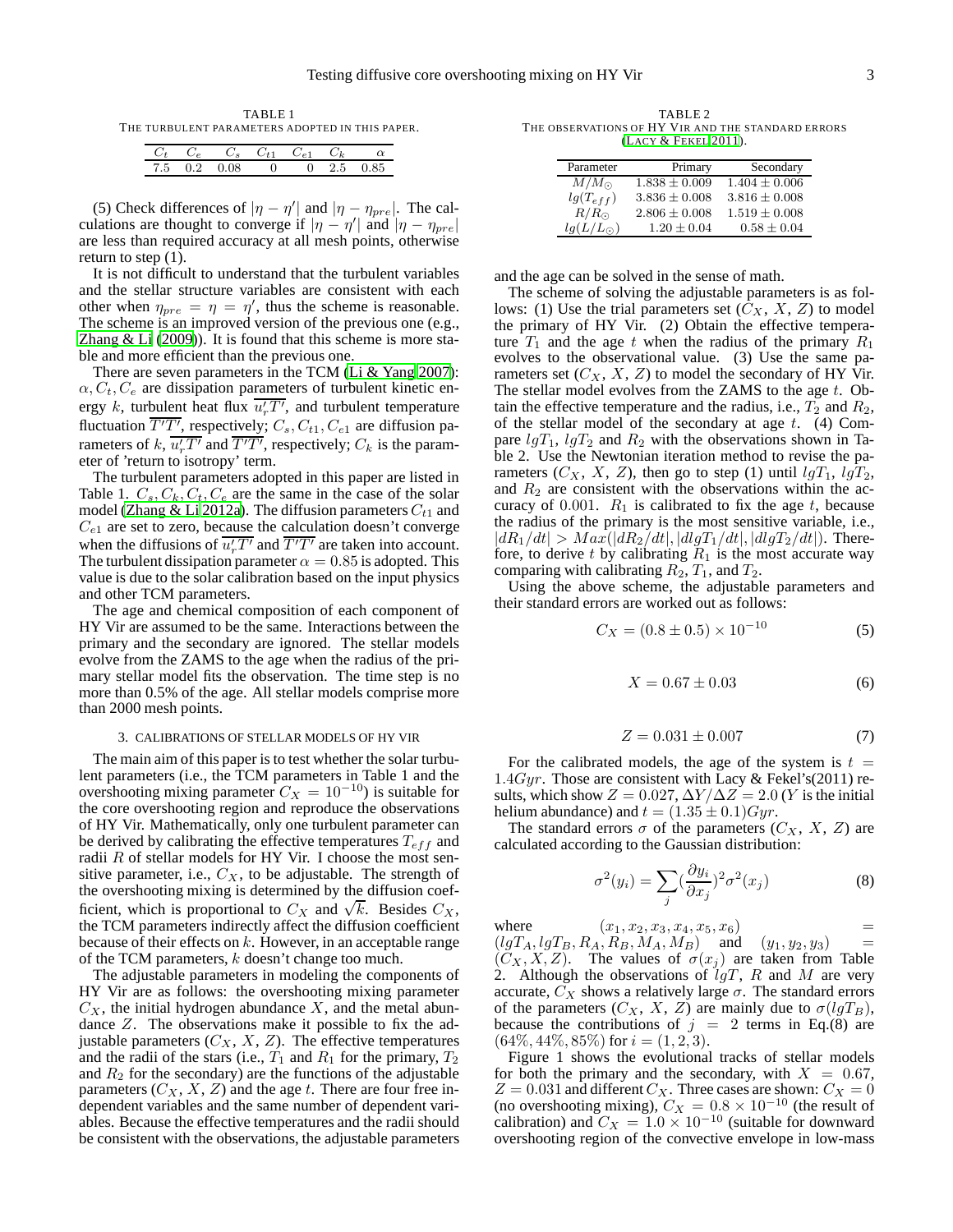

FIG. 1.— The evolutionary tracks of two components of HY Vir with different  $C_X$  in the diagram of (a) radius & (b) luminosity vs. effective temperature. Note that the temperature, luminosity and radius scales are different for the two components of HY Vir. Solid lines correspond to  $C_X = 0.8 \times 10^{-10}$ , the calibrated model. Dashed lines correspond to  $C_X = 1.0 \times 10^{-10}$ , the value for the solar case. Dotted lines correspond to the stellar models without overshooting mixing. The  $1\sigma$  error bars denoted as 'AO' and 'BO' are based on Table 2.

stars [\(Zhang & Li 2012b](#page-8-14); [Zhang 2012\)](#page-8-5)). It is found that the two cases including the overshooting mixing reproduce the observational effective temperatures and radii in  $1\sigma$ . Larger  $C_X$  results in higher effective temperature and higher luminosity at the termination of the evolution tracks. This is because the overshooting mixing refreshes the hydrogen content of the nuclear burning core and boosts the nuclear reaction in the core.

# 4. PROPERTIES OF THE STELLAR MODELS

## 4.1. *The profile of chemical abundance*

The main effect of the diffusive mixing of the convective overshooting is the modification on the profile of hydrogen abundance. Figure 2 shows hydrogen abundance profiles of the calibrated stellar models. Stellar models with



FIG. 2.— The profiles of hydrogen abundance in the stellar interior of (a) the primary stellar models with  $\bar{X}_C = 0.32$  and  $X_C = 0.50$ , and (b) the secondary stellar models with  $X_C = 0.55$  and  $X_C = 0.60$ . The e-fold location of the chemical profile is defined as the location where  $X = X<sub>S</sub> +$  $(X_C - X_S)/e$  in which  $X_S$  is the hydrogen abundance at the stellar surface. The solid lines correspond to the calibrated stellar models, and the dashed lines correspond to stellar models with  $0.3H<sub>P</sub>$  fully mixing in overshooting region for comparison. The arrows indicate the convective boundary.

 $X_C = 0.50, 0.32$  for the primary and stellar models with  $X_C = 0.60, 0.55$  for the secondary are shown, where  $X_C$  is the hydrogen abundance of the convective core. The hydrogen abundance profiles of the stellar models with complete mixing in  $0.3H<sub>P</sub>$  overshooting region are also shown for comparison. The standard convective boundaries are denoted as the arrows in the figure. In the stellar models with complete mixing, the profile is discontinuous at the convective boundary when the convective core expands (e.g., Fig.2(b)) or with high gradient when the convective core slowly contracts (e.g.,  $Fig.2(a)$ ). In the stellar models with the diffusive mixing,  $X$  continuously changes from the convective boundary to the outer envelope.

The most important property is the length of the region, in which chemical abundance changes due to the overshooting mixing, since the length indicates the strength of the re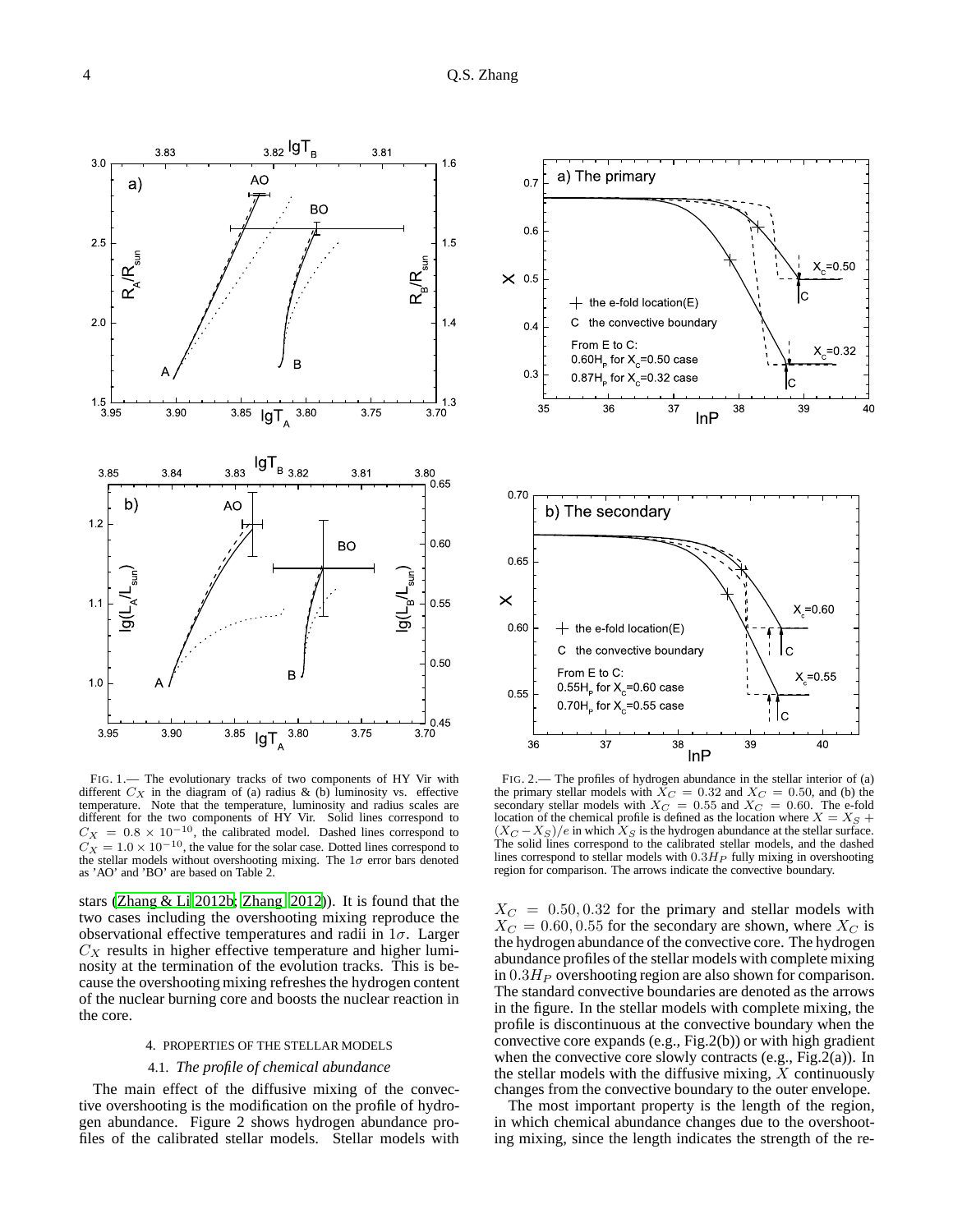freshment of hydrogen in the nuclear burning core. Because the profile of hydrogen abundance continuously changes, it is helpful to discuss by using the concept, i.e., the 'e-folding' length. In the overshooting region, the initial hydrogen abundance can be assumed as the surface hydrogen abundance  $X<sub>S</sub>$ , and the equilibrium abundance is  $X_C$ . The e-folding length of the chemical abundance changing region is the distance from the convective boundary to the e-folding location defined as  $X = X_S + (X_C - X_S)/e$ . Figure 2 shows the efolding length of corresponding stellar models of two components. It is found that the e-folding length increases during the stellar evolution. In order to understand the relation between the e-folding length and the age of stellar model, I estimate the e-folding length. In the concerned evolutionary stage of the components of HY Vir, the stars are in main sequence phase, and the stellar structures are relatively stable (i.e., no rapid core contraction, expansion, ignition of new elements etc.). The convective boundaries show only a little variations. Therefore, one can approximately study the diffusion in a 'quiescent' scene. The time required by the matter diffusing from the convective boundary to the e-fold location should be comparable with the age of the stellar model:

$$
t \sim \tau \approx \frac{l_E^2}{4D_{OV}}\tag{9}
$$

where  $l_E$  is the e-folding length. The diffusion time  $\tau \approx$  $l_E^2/(4D_{OV})$  is based on the fundamental solution (i.e., the Green's function) of the basic diffusion equation. Defining  $l_E = \alpha_E H_P$ , and according to the asymptotical solution of the TCM [\(Zhang & Li 2012b\)](#page-8-14), one finds that the diffusion coefficient at the e-folding location is as follow:

$$
D_{OV} = C_X H_P \sqrt{k_C} exp(-\theta \alpha_E/2)
$$
 (10)

where  $k_C$  is the turbulent kinetic energy at the boundary of the convective core,  $\theta = dlnk/dlnP$  is the exponential decreasing index of the turbulent kinetic energy in the overshooting region. According to the asymptotical solution, the parameters of the TCM adopted in this paper leads to  $\theta = 4.8$ . Therefore, Eq.(9) can be rewritten as:

$$
\alpha_E^2 \exp(\frac{\theta \alpha_E}{2}) \sim 12.6 \frac{C_{X, -10} W_{C, 4} t_G}{H_{P, 10}} \tag{11}
$$

where  $C_{X,-10} = C_X/10^{-10}$ ,  $W_{C,4} = \sqrt{k_C}/(10^4 \text{cm s}^{-1})$ ,  $t_G = t/(1Gy)$  and  $H_{P,10} = H_P/(10^{10}cm)$ . Equation (11) indicates that the e-folding length increases during the stellar evolution, which has been found in Fig.2.

Figure 3 shows the comparison between the e-folding length predicted by Eq.(11) and the numerical results of stellar models. It is found that the predicted e-folding length is consistent with the numerical results. The predicted e-folding length is zero when  $t \to 0$ . However, the e-folding length in stellar models is not zero when  $t \to 0$ . This is because the nuclear burning outside the convective core results in a chemical abundance changing region. Equation (11) takes only the overshooting mixing into account, and ignores the nuclear burning. It should be emphasized again that Eq.(11) holds only if the stellar structure is relatively stable. It is invalid for stellar models after the end of the main sequence phase, during which the convective core starts to contract rapidly.

## 4.2. *The temperature gradient in the overshooting region*



t(Gyr) FIG. 3.— The e-fold length parameter  $\alpha_E = l_E/H_P$  of the chemical abundance changing region during the stellar evolution. The solid lines are corresponding to the stellar model, and the dashed lines are corresponding to the prediction by Eq.(11).

0.0 0.2 0.4 0.6 0.8 1.0 1.2 1.4

 $0.0$ 

In this paper, the stellar structure equations are solved together with the TCM. In the convection zone, the MLT, which is used in the standard stellar evolutionary calculations, is replaced by the TCM. Comparing with the MLT, the localized TCM shows similar results of temperature gradient in the convection zone. However, the TCM results in non-zero turbulent heat flux  $\overline{u'_rT'}$  in the overshooting region. The temperature gradient in the overshooting region is modified according to  $Eq.(4)$ .

Figure 4 shows the temperature gradient near the convective boundaries. It can be found in Fig.4 that  $\nabla > \nabla_R$  in the overshooting region. This is a common property of non-local turbulent convection theories [\(Xiong 1985,](#page-8-1) [1989;](#page-8-2) [Canuto 1997](#page-7-1); [Xiong & Deng 2001;](#page-8-3) [Deng et al. 2006](#page-7-4); [Zhang & Li 2009](#page-8-15)). These theories show  $\overline{u'_rT'} < 0$  in the overshooting region because the buoyancy prevents turbulent motions, thus  $\nabla > \nabla_R$ according to Eq.(4).

It is found in Fig.4 that, in the case of high Péclet number at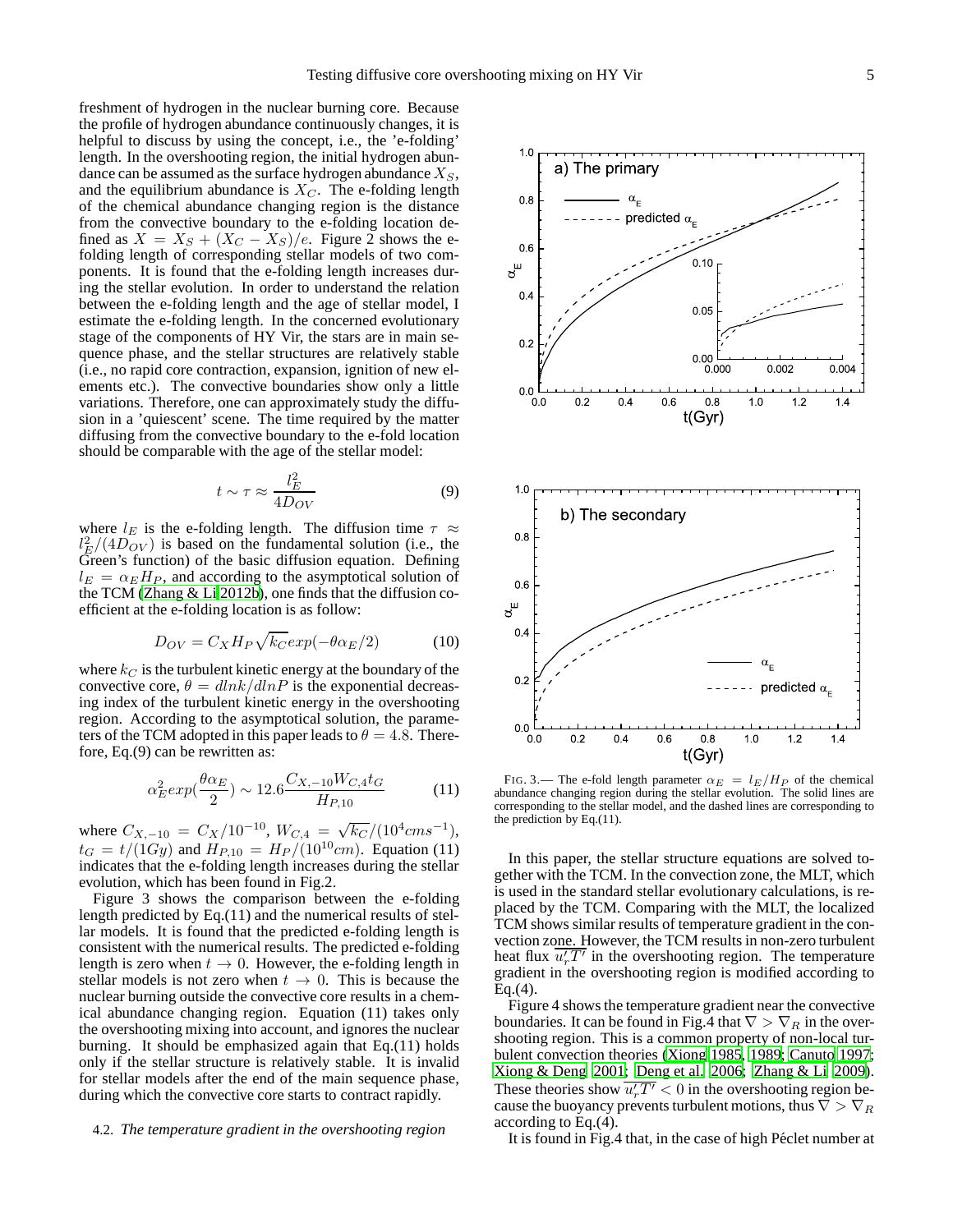

FIG. 4.— The temperature gradient near the convective boundaries. The stellar models are (a) the primary stellar model with  $X_C = 0.32$  and (b) the secondary stellar model with  $X_C = 0.55$ . The left part of each sub-figure is for the base of the convective envelope, and the right part is for the boundary of the convective core.  $P_e(C)$  is the Péclet number at the convective boundary.  $l_{ad}$  is the length of the adiabatic overshooting region.

the convective boundary, i.e.,  $P_e(C) \gg 1$ , there is a small adiabatic overshooting region adjoining the convective boundary. This has been pointed out by [Zhang & Li \(2012b\)](#page-8-14) in their theoretical analysis that, in the overshooting region with  $P_e \gg 1$ ,  $C_{e1} = 0$  (adopted in this paper) results in an adiabatic overshooting region. The length of the adiabatic overshooting region  $l_{ad}$  can be estimated by using the parameters of the TCM [\(Zhang & Li 2012b\)](#page-8-14). The parameters adopted in this paper shows  $l_{ad} \approx 0.01 H_P$ . The diffusion of the turbulent temperature fluctuation  $V = \overline{T'T'}$  is absent because of some problems of numerical calculations. If it is taken into account, there should be no adiabatic overshooting region. In most part of the overshooting region even with  $P_e(C) \gg 1$ , the temperature gradient is close to the radiative one. This may be for the reason that, in the overshooting region with  $P_e(C) \gg 1$ , the correlativity of turbulent velocity and temperature is almost equal to zero [\(Xiong 1985;](#page-8-1) [Xiong & Deng 2001;](#page-8-3) [Deng et al.](#page-7-4)



FIG. 5.— The turbulent variables of the stellar models of the primary.  $k$  is turbulent kinetic energy,  $U = \overline{u'_r T'}$  the turbulent heat flux,  $V = \overline{T'T'}$  the turbulent temperature fluctuation,  $P_e$  the Péclet number,  $\omega = \overline{u'_r u'_r}/(2k)$ the anisotropic degree. The arrows indicate the convective boundary. '+' and '-' around the arrows indicate the convection zone and overshooting region, respectively.

[2006;](#page-7-4) [Zhang & Li 2012b\)](#page-8-14), thus turbulent motions can hardly transport heat.

Although the TCM modifies the temperature gradient in the overshooting region, the modification is small. Zhang & Li's (2012a) results have indicated that, comparing with the overshooting mixing, the temperature gradient modification based on the adopted TCM parameters is ignorable on affecting the stellar structure and evolution.

## 4.3. *The turbulent variables in the overshooting region*

The turbulent variables involved in the TCM are as follows:  $\overline{u'_r u'_r}$  is the radial turbulent kinetic energy, k total turbulent kinetic energy,  $\overline{u'_rT'}$  the turbulent heat flux,  $\overline{T'T'}$  the turbulent temperature fluctuation.

The overshooting region can be classified into two kinds: the high  $P_e$  overshooting region with  $P_e \gg 1$  and the low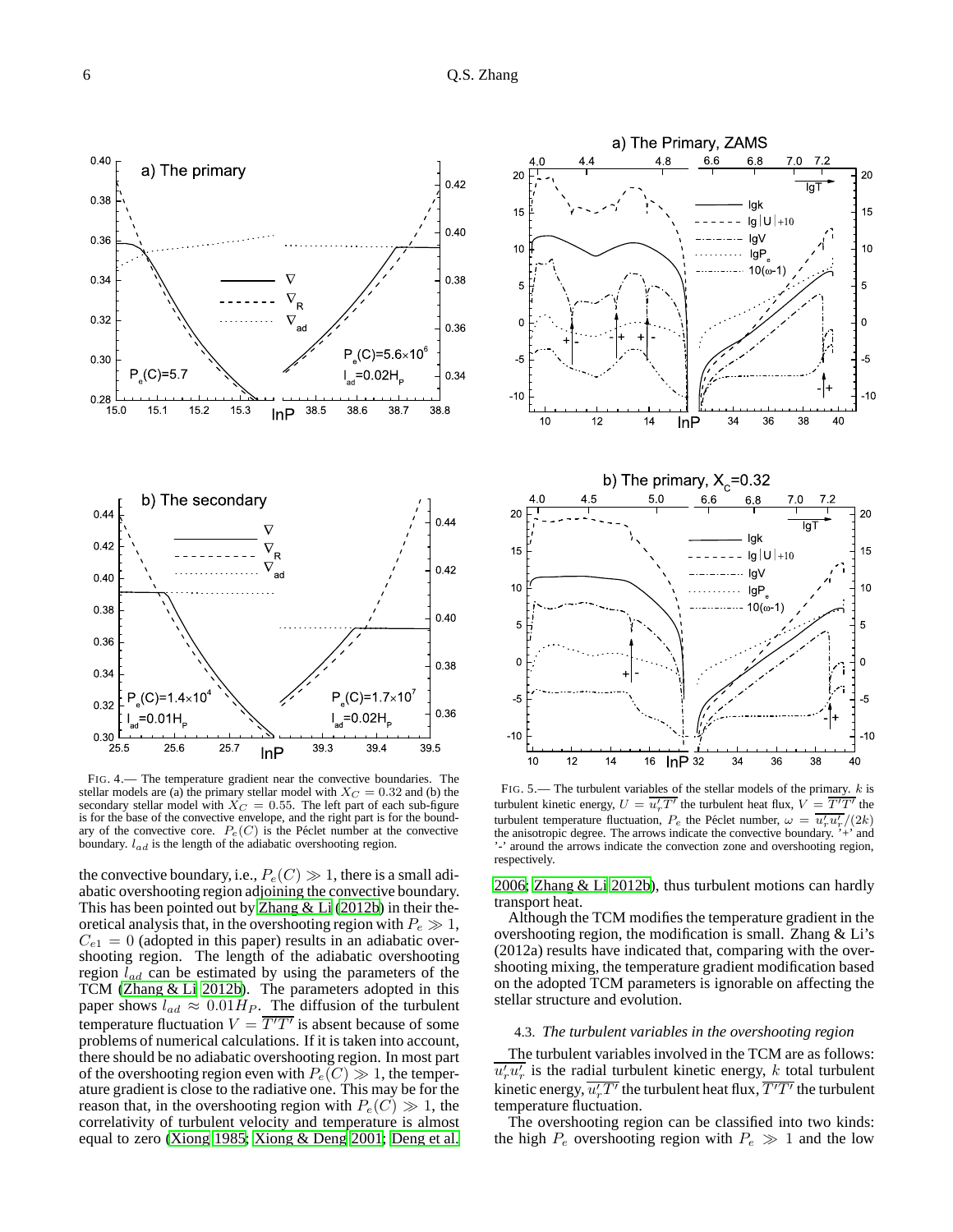

FIG. 6.— Similar to Fig.5, but for the stellar models of the secondary.

 $P_e$  one. The core overshooting region is always the high  $P_e$ one because of the short free path of photons in the stellar interior. The type of the downward overshooting region of the convective envelope depends on the temperature at the convective boundary  $T_{BCE}$ . Commonly, it is the high  $P_e$  overshooting region for  $lgT_{BCE} > 5.5$  or the low  $P_e$  one for  $lgT_{BCE}$  < 5.5. The properties of the two kinds of overshooting region have been found to be different with each other [\(Xiong & Chen 1992](#page-8-16); [Xiong & Deng 2001](#page-8-3); [Zhang & Li](#page-8-14) [2012b\)](#page-8-14). The properties of the high  $P_e$  overshooting region in the framework of Li & Yang's (2007) TCM have been studied by [Zhang & Li \(2012b\)](#page-8-14). However, the property of the low  $P_e$ overshooting region is not as clear as the high  $P_e$  one.

Figures 5-6 show the turbulent variables in the stellar interior. For the primary, the ZAMS model and the model with  $X_C = 0.32$  are shown. For the secondary, only the stellar model with  $X_C = 0.55$  is shown, because the structure of the turbulent variables shows only a little variations during the concerned evolutionary range. At all convective boundaries,  $\overline{u'_rT'}$  and  $\overline{T'T'}$  are equal to zero because their diffusions are ignored in the calculations.

As shown in Figs.5-6,  $\overline{T'T'}$  in the core overshooting region is larger than in the core convection zone. This is coincident with [Xiong](#page-8-1) [\(1985\)](#page-8-1). The turbulent temperature fluctuation  $\overline{T'T'}$  represents the difference of the temperature between the turbulent flows and the environment, i.e.,  $\triangle T$ . There is always  $P_e \gg 1$  in the core convection zone. In the  $P_e \gg 1$ convection zone, the turbulent heat transport is very efficient, leading to  $\nabla \approx \nabla_{ad}$ . Therefore, the temperature of the turbulent flows is almost equal to the temperature of the environment, i.e.,  $\Delta T \approx 0$ , thus  $\overline{T'T'} \approx 0$  in the  $P_e \gg 1$  convection zone. In the overshooting region, however,  $\nabla$  is close to  $\nabla_R$ so that  $\triangle T$  is significant.

In the high  $\overline{P}_e$  overshooting region (in the right parts of Fig.5(a-b), and in Fig.6), the turbulent variables  $k$ ,  $\overline{u'_r u'_r}$ ,  $\overline{T'T'}$  decrease exponentially, and the anisotropic degree  $\omega =$  $\overline{u'_r u'_r}/(2k)$  almost doesn't change. Those are consistent with the asymptotical analysis of the TCM [\(Zhang & Li 2012b\)](#page-8-14) and Xiong's non-local turbulent model (see, e.g., [Xiong](#page-8-1) [\(1985](#page-8-1), [1989\)](#page-8-2); [Xiong & Deng](#page-8-3) [\(2001\)](#page-8-3); [Deng & Xiong \(2008\)](#page-7-20)).

TABLE 3 THE PROPERTIES OF THE TURBULENT VARIABLES IN THE HIGH  $P_e$ OVERSHOOTING REGION: NUMERICAL RESULTS VS. THEORETICAL PREDICTIONS.

|                                | C Fig. $5(a)$ | $C$ Fig. $5(b)$ | $C$ Fig.6 | $E$ Fig.6 | Asy.   |
|--------------------------------|---------------|-----------------|-----------|-----------|--------|
| $\sqrt{k_C}$                   | 2060          | 2760            | 1410      | 16500     |        |
| $\sqrt{k_C}$ (TMOD)            | 2120          | 2510            | 1630      | 15200     |        |
| dlnk/dlnP                      | 4.5           | 4.4             | 4.6       | $-4.8$    | $+4.8$ |
| $dln(-\overline{u'_rT'})/dlnP$ | 6.8           | 7.1             | 6.7       | $-7.2$    | $+7.2$ |
| dln(T'T')/dlnP                 | 4.6           | 4.5             | 4.5       | $-4.6$    | $+4.8$ |
| $\omega = u'_r u'_r/(2k)$      | 0.28          | 0.28            | 0.28      | 0.28      | 0.28   |

NOTE.  $-k_C$  is the turbulent kinetic energy at the convective boundary. The 'Asy.' column show the results predicted by the asymptotical analysis[\(Zhang & Li 2012b](#page-8-14)). ' $\sqrt{k_C}$  (TMOD)' is the value of  $\sqrt{k_C}$  predicted by the method called 'the maximum of diffusion'[\(Zhang & Li 2012b](#page-8-14)). The 'C Fig.5(a)' column means the core overshooting in Fig.5(a), and the 'E Fig.6' column means the envelope overshooting in Fig.6.



FIG. 7.— The turbulent variables in the overshooting region which lays between two convection zones. The dotted line is the ratio of the convective flux (see text) to the total flux  $F_C/F = 1 - \nabla/\nabla_R$ . The stellar model is the ZAMS of the primary. Symbols are the same as Fig.5.

Table 3 compares the properties of the turbulent variables in the high  $P_e$  overshooting region with the results of the theoretical analysis (Zhang  $&$  Li 2012b). It is found that the numerical results are in agreement with the theoretical analysis. The high  $P_e$  overshooting region extends to the location of  $P_e \sim 1$  and then becomes the low  $P_e$  one.

In the low  $P_e$  overshooting region, the thermal dissipation dominates, thus the turbulent variables  $k$ ,  $\overline{u'_r u'_r}$ ,  $\overline{T' T'}$  decrease super-exponentially and  $\omega$  decreases to zero according to the properties of the TCM equations [\(Zhang & Li 2012b\)](#page-8-14). Those properties can be found in Fig.5. The overshooting is finally cut-off in the region  $P_e \ll 1$ . According to the definition of  $P_e$ ,  $P_e \propto \sqrt{k}$ , thus  $P_e$  exponentially decreases in the overshooting region with the index  $\theta/2$ . As a consequence, the distance (in  $H_P$ ) from the convective boundary to the cut-off location depends on  $P_e(C)$ . Larger  $P_e(C)$  leads to longer distance to the cut-off location. This can be found in Figs.(4-6) by comparing  $P_e(C)$  and the the distance from the convective boundary to the cut-off location of each overshooting region.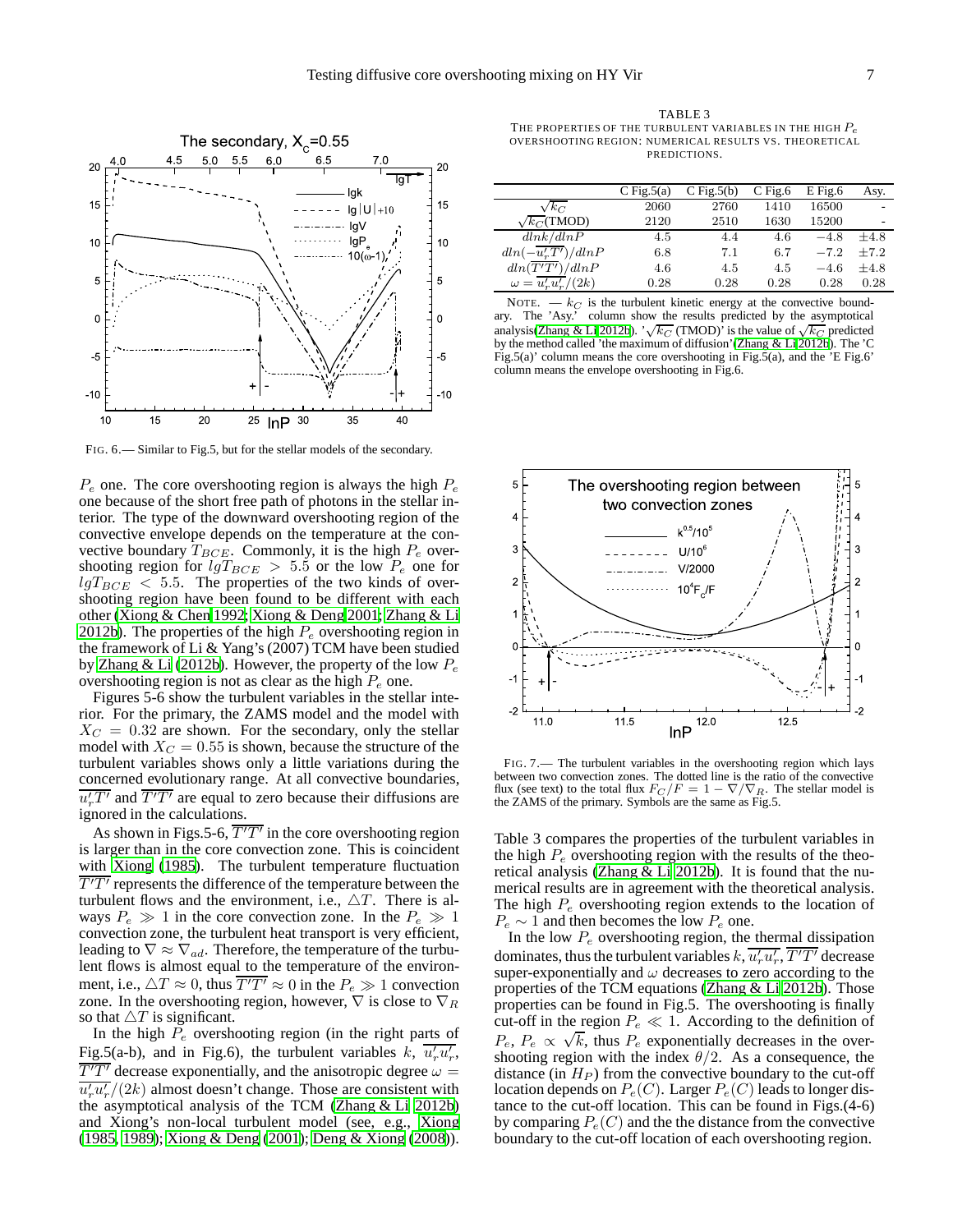There is a thin overshooting region laying between two convective shells, which are caused by H and HeII ionization respectively, in the ZAMS stellar model of the primary as shown in Fig.5a. The convective shells merge together during the stellar evolution, thus this overshooting region disappears in the  $X_C = 0.32$  stellar model. The details of the turbulent variables in the thin overshooting region are shown in Fig.7. The turbulent velocity  $\sqrt{k} \sim 10^5 cm/s$  in the region is larger than in the convective core, so that two convective envelopes can be considered to be dynamically connected. However, the minimum of the ratio of the convective flux to the total flux is about  $|F_C/F| = |1 - \nabla / \nabla_R| \sim 10^{-5}$ , where  $F_C = \rho c_P \overline{u'_r T'}$ is the convective flux. Moreover,  $P_e < 1$  in the two convective shells and the overshooting region. These conditions prevent the turbulent heat transport between two convective shells. The convective envelopes can therefore be considered to be thermally disconnected.

## 5. CONCLUSION AND DISCUSSION

In this work, the turbulent convection model (TCM) is involved in the stellar structure and evolution in order to study the convective core overshooting in the stellar models of eclipsing binary star HY Vir. Using new accurate observations, I calibrate the stellar effective temperatures and radii of two components of HY Vir, and then obtain the required overshooting mixing parameter  $C_X = (0.8 \pm 0.5) \times 10^{-10}$ . The turbulent parameters (i.e., the TCM parameters and the overshooting mixing parameter  $C_X$ ), which is proper for the downward overshooting region of the convective envelope in low-mass stars, can reproduce the observational radii and effective temperatures of the two components of HY Vir. It indicates that the diffusive overshooting mixing based on the turbulent velocity described by the TCM can also be applied to the core overshooting. This result encourages us to apply the TCM to the convective overshooting.

The diffusive overshooting mixing causes a continuous profile of the hydrogen abundance. The e-folding length of the region, in which the chemical abundance changes due to the overshooting mixing, can be estimated by using Eq.(11). It is found that the e-folding length increases during the stellar evolution.

The overshooting region can be classified into two kinds: the high  $P_e$  overshooting region in which  $P_e \gg 1$  and the low  $P_e$  one. The properties of the high  $P_e$  overshooting region are in agreement with the theoretical analysis [\(Zhang & Li](#page-8-14) [2012b\)](#page-8-14). The turbulent variables (turbulent kinetic energy  $k$ , turbulent heat flux  $\overline{u_r' T'}$  and turbulent temperature fluctuation  $\overline{T'T'}$ ) decrease exponentially in the high  $P_e$  overshooting region. The properties of the low  $P_e$  overshooting region are very different from the high  $P_e$  one. In the low  $P_e$ 

- <span id="page-7-18"></span>Alexander, D. R., & Ferguson, J. W. 1994, ApJ, 437, 879
- <span id="page-7-11"></span>Bressan, A. G., Bertelli, G, & Chiosi, C. 1981, A&A, 102, 25
- <span id="page-7-1"></span>Canuto, V. M. 1997, ApJ, 489, L71
- <span id="page-7-2"></span>Canuto, V. M., & Dubovikov, M. 1998, ApJ, 493, 834
- <span id="page-7-12"></span>Canuto, V. M. 1999, ApJ, 524, 311
- <span id="page-7-6"></span>Canuto, V. M. 2011, A&A, 528, 76
- <span id="page-7-21"></span>Christensen-Dalsgaard, J. & Di Mauro, M. P. 2007, in: C. W. Straka, Y. Lebreton & M. J. P. F. G. Monteiro (eds), Stellar Evolution and Seismic Tools for Asteroseismology: Diffusive Process in Stars and Seismic Analysis, EAS Publ. Ser. 26 (Les Ulis, France: EDP Sciences), p. 3

<span id="page-7-0"></span>Christensen-Dalsgaard, J., Monteiro, M. J. P. F. G., Rempel, M., &

Thompson, M. J. 2011, MNRAS, 414, 1158

<span id="page-7-8"></span>Claret, A. 2007, A&A, 475, 1019

overshooting region, the turbulent variables decrease superexponentially and are finally cut-off.

The diffusions of  $\overline{u'_rT'}$  and  $\overline{T'T'}$  are not taken into account in this paper because of some problems of numerical calculations. However,  $C_X$  of the calibrated stellar models for HY Vir should not change significantly if those diffusions are present. Those diffusions may affect the calibrated results mainly on two ways: (i) modifying the turbulent heat flux and (ii) affecting the core overshooting mixing which plays an important role on the stellar evolution. Although those diffusions can redistribute  $\overline{u'_rT'}$  in the stellar interior, they should't sigmificantly change the integral value of  $\overline{u_r' T'}$ . The effective temperature of stellar models should be insensitive to those diffusions. The diffusion of  $\overline{u'_rT'}$  is ignorable in the region of  $P_e \gg 1$  [\(Zhang & Li 2012b\)](#page-8-14), thus it doesn't affect the properties of the core convection and overshooting. The diffusion of  $\overline{T'T'}$  can affects the exponential index of the turbulent kinetic energy  $\theta (= dlnk/dln\overline{P})$ . The solar value for the diffusion of  $\overline{T'T'}$  is small that  $C_{e1}=0.02$  [\(Zhang & Li 2012a\)](#page-8-4). It should modify the turbulent properties in the core overshooting region slightly.  $C_X$  of the calibrated model should change a little if the diffusion of  $\overline{T'T'}$  is present. However, since the relative standard error of  $C_X$  is about 60%, the solar value  $C_X = 10^{-10}$  should also reproduce the required radius and effective temperature of HY Vir in  $1\sigma$ .

In other treatments of overshooting with incomplete mixing mentioned in Section 2.1, there is no information on how the temperature gradient profile is modified near the convective boundary. The helioseismic investigation by [Christensen-Dalsgaard et al.](#page-7-0) [\(2011\)](#page-7-0) can't judge which of them is suitable for the solar case. However, the mixing can affect the sound speed profile. It is well known that, in the standard solar model, there is a bump of sound speed difference below the solar convection zone. In order to eliminate the bump, the proper diffusion coefficient at the base of the solar convection zone is on the magnitude order of  $10^2 \sim 10^3$  (see, e.g., [Christensen-Dalsgaard & Di Mauro](#page-7-21) [\(2007\)](#page-7-21); [Zhang & Li](#page-8-4) [\(2012a\)](#page-8-4)). The mixing should be effective in about  $0.1R$ , which is the width of the bump, below the base of convection zone. The helioseismic inversion requires the diffusion coefficient to satisfy those conditions in the solar case.

Many thanks to the referee for providing productive and valuable comments. This work is co-sponsored by the National Natural Science Foundation of China through grant No.10973035, Science Foundation of Yunnan Observatory No.Y0ZX011009 and No.Y1ZX011007, and Chinese Academy of Sciences under grant no. KJCX2-YW-T24.

REFERENCES

<span id="page-7-20"></span><span id="page-7-19"></span><span id="page-7-15"></span><span id="page-7-14"></span><span id="page-7-13"></span><span id="page-7-4"></span>Deng, L., Bressan, A., & Chiosi, C. 1996a, A&A, 313, 145 Deng, L., Bressan, A., & Chiosi, C. 1996b, A&A, 313, 159 Deng, L., Xiong, D. R., & Chan, K. L. 2006, ApJ, 643, 426 Deng, L., & Xiong, D. R. 2008, MNRAS, 386, 1979 Freytag, B., Ludwig, H., & Steffen, M. 1996, A&A, 313, 497 Grevesse N., & Sauval A.J. 1998, Space Sci. Rev., 85, 161 Herwig F. 2000, A&A, 360, 952 Iglesias, C. A., & Rogers, F. J. 1996, ApJ, 464, 943 Li, Y.,& Yang, J. Y. 2001, ChJAA, 1, 66 Li, Y.,& Yang, J. Y. 2007, MNRAS, 375, 388 Li, Y. 2012, ApJ, 756, 37 Lacy, C. H. S.,& Fekel, H. C. 2011, AJ, 142, 185

<span id="page-7-17"></span><span id="page-7-16"></span><span id="page-7-10"></span><span id="page-7-9"></span><span id="page-7-7"></span><span id="page-7-5"></span><span id="page-7-3"></span>Maeder, A. 1975, A&A, 40, 303